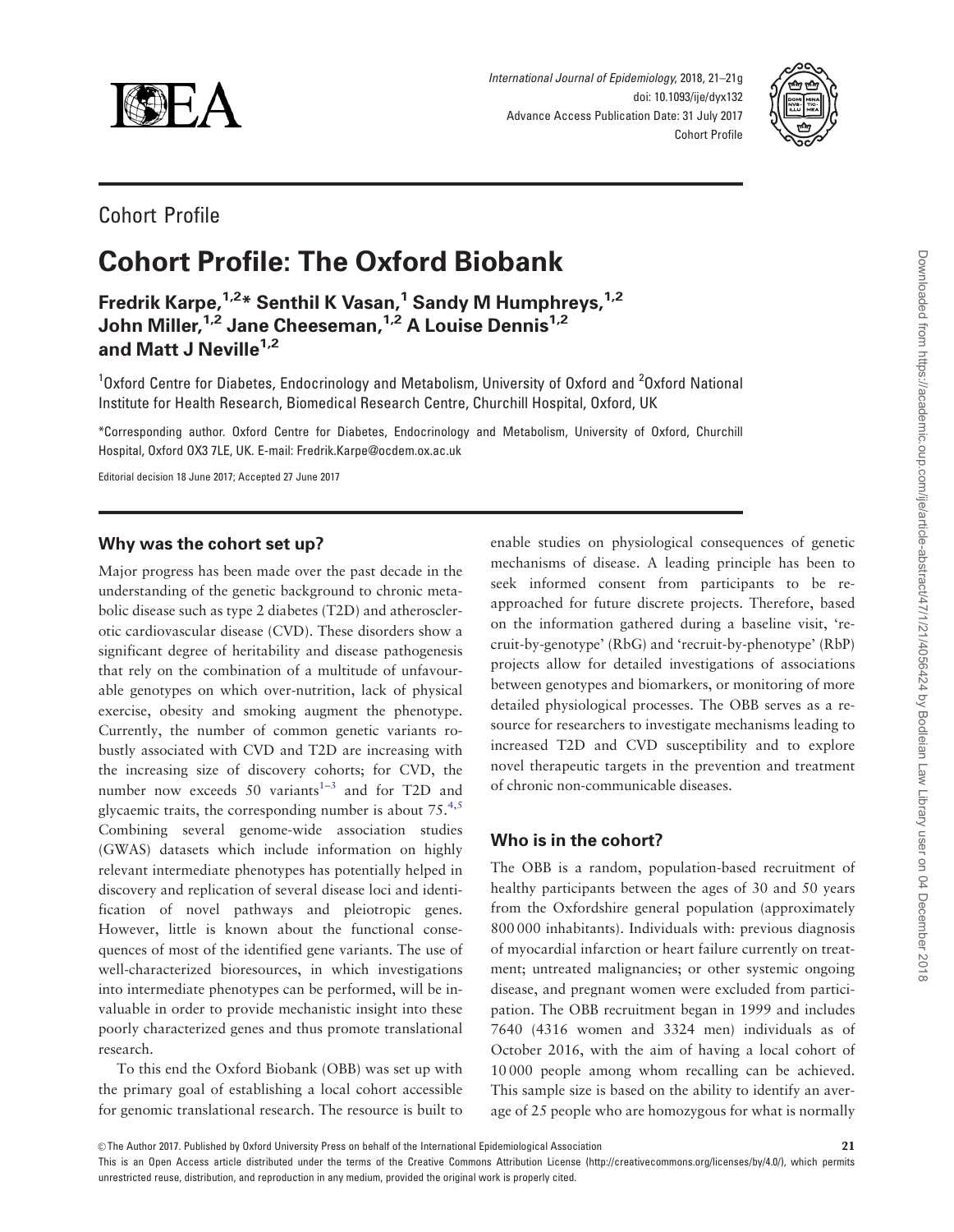considered common genetic variants (minor allele frequency greater than 0.05). For the purpose of reaching out to even larger populations to allow for recruitment of carriers of rare gene variants or phenotypes, the Oxford Biobank is a partner of the National Institute of Health Research (NIHR) Bioresource currently reaching  $\sim$ 100 000 people. Baseline demographics of the OBB participants are provided in [Table 1.](#page-2-0)

## Recruitment

The OBB includes a randomized, age-stratified sample obtained from Oxfordshire and the Thames Valley. The Thames Valley Primary Care Agency has enabled random recruitment by providing lists of Oxfordshire residents registered with a local general practitioner and aged 30–50 years. An invitation letter along with the study information and response sheet were sent to all the participants. Subjects who expressed willingness to enrol in the OBB were contacted by telephone or e-mail, in order to convey a brief overview of the study aims and objectives, by trained research nurses. Possible exclusions for active disease or previous history of T2D or CVD were confirmed during this contact, and only eligible participants were scheduled for a clinic visit. Eligible participants were then scheduled to visit the Clinical Research Unit at the Oxford Centre for Diabetes, Endocrinology and Metabolism for a baseline investigation. Exclusion criteria were type 1 and type 2 diabetes, established CVD, cancer, known autoimmune or severe inflammatory conditions, substance abuse or psychiatric condition making participation in Stage 2 (see later) unlikely. The OBB protocol is approved by the Oxfordshire Clinical Research Ethics Committee (08/  $H0606/107+5$ ) and all participants have provided informed consent.

## How often have they been followed up?

All participants have a detailed baseline characterization (Stage 1). Subsequently, selected volunteers are invited for a second visit (recall) to comply with a specific research protocol (Stage 2). Information on who is selected for such recall studies will be determined by the research question and the available information from the Stage 1 visit. Such recalls could be either 'recall-by-genotype' or 'recall-byphenotype'.

## What has been measured?

The OBB has collected a broad range of metabolic-, CVDand obesity-related phenotypes based on blood plasma phenotyping, genetic biomarkers, questionnaires, anthropometric measurements and body composition assessment using dual-energy X-ray absorptiometry (DXA). A brief description of variables collected at baseline is provided below.

Anthropometry. This included height, weight, waist and hip circumference (WC and HC) measurements, and calliper-measured skinfold thickness of the upper arm (over biceps and triceps), subscapular, abdominal and thigh regions.

Questionnaire-based assessments. Information on potential risk exposures or confounders in disease pathology, such as physical activity, smoking and alcohol intake, were obtained using validated questionnaires. The OBB participants were also interviewed by trained nurses on family history of any chronic disease (such as the 'Rose' questionnaire for angina pectoris) given that the family history is a well-known predictor of CVD and T2D. The questionnaires were all adopted from previously used studies and have not been internally validated.

Blood pressure. An automatic pulse-detecting sphygmomanometer (Omron M3) was used to record systolic and diastolic blood pressure, using a standard protocol involving four sequential measurements after 10 min in the semirecumbent position. The average of the last three measurements was used.

Biochemistry. Venous antecubital blood was drawn after an overnight fast and immediately put on ice. Plasma was separated within 60 min, frozen at  $-20^{\circ}$ C within 120 min and transferred to  $-80^{\circ}$ C within 4 h. Plasma samples have been analysed for glucose, lipids/lipoproteins (cholesterol, triglycerides, high-density lipoprotein (HDL) cholesterol, apolipoprotein-B (ApoB), apolipoprotein A1, C-reactive protein (CRP), insulin, total non-esterified fatty acids (NEFA), glycerol, 3-hydroxybutyrate and lactate. A subset of samples have been analysed for insulin-like growth factor (IGF-1) and insulin-like growth factor binding protein-1 (IGFBP-1) ( $n = \sim 2200$ ). Details of the platforms used for biochemical analysis are provided in [Table 2.](#page-3-0) Adiponectin is currently being analysed in all participants. A biorepository of aliquots (10–15 x 0.5 ml of both EDTA- and heparin-anticoagulated plasma as well as serum) is stored for future use.

Metabolomics. The NMR-based metabolomics platform data containing  $\sim$ 230 metabolites<sup>[6](#page-5-0)</sup> has been performed on  $\sim$ 7100 Oxford biobank plasma samples. Additionally, the mass spectroscopy-based technology Metabolon® is available on a select set of 2250 samples on whom detailed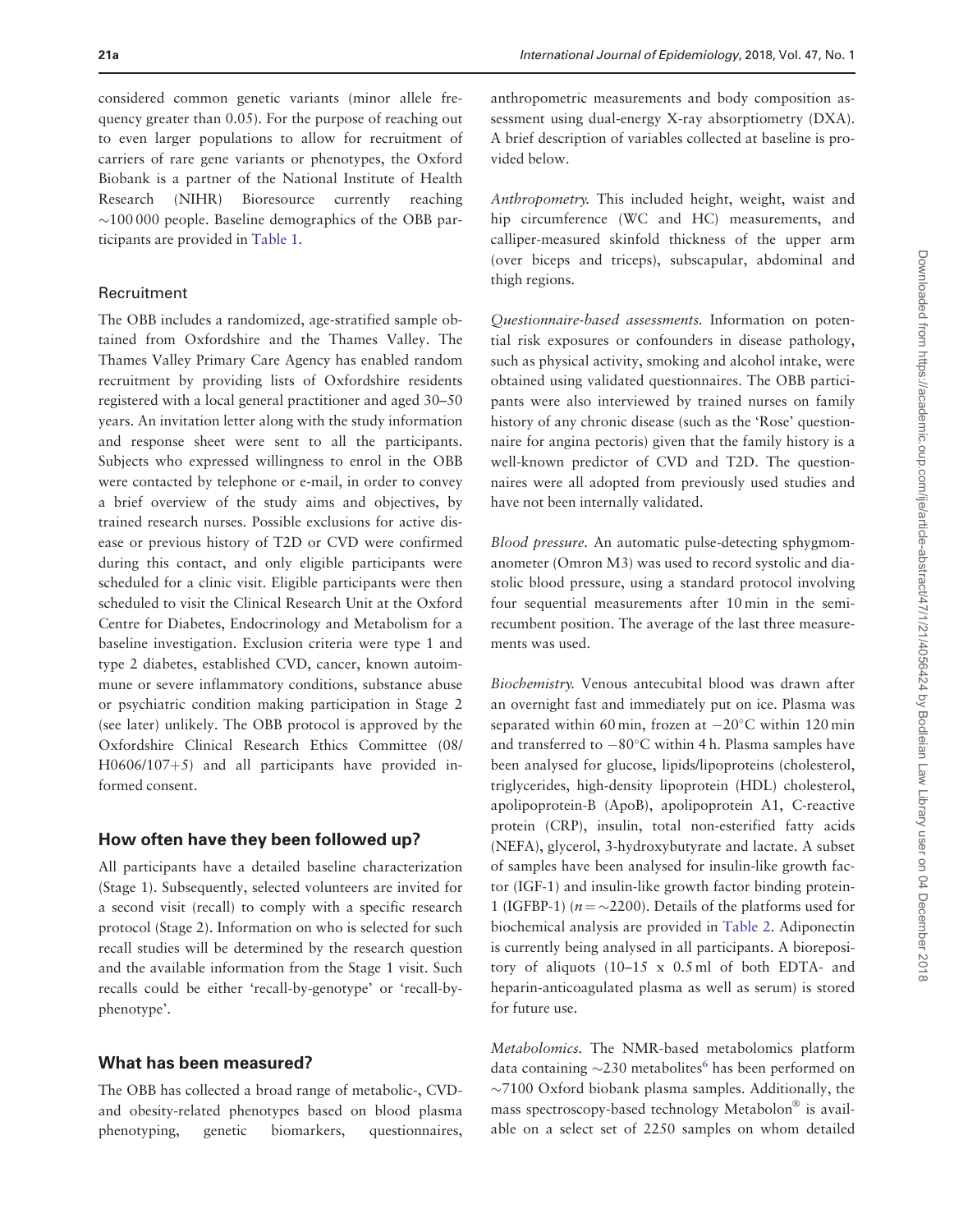Downloaded from https://academic.oup.com/ije/article-abstract/47/1/21/4056424 by Bodleian Law Library user on 04 December 2018 Downloaded from https://academic.oup.com/ije/article-abstract/47/1/21/4056424 by Bodleian Law Library user on 04 December 2018

## <span id="page-2-0"></span>Table 1. Baseline characteristics of the OBB participants

| Characteristics                     | $\boldsymbol{n}$ | Male ( $n = 3324$ ) | $\it n$ | Female ( $n = 4316$ ) |
|-------------------------------------|------------------|---------------------|---------|-----------------------|
| Sociodemographics                   |                  |                     |         |                       |
| Age                                 | 3324             | 43 (37, 46)         | 4316    | 42 (37, 46)           |
| Smoking <sup>a</sup>                |                  |                     |         |                       |
| Never+Ex-smoker                     | 3315             | 2901 (87.5)         | 4308    | 3929 (91.2)           |
| Current smoker                      |                  | 414(12.5)           |         | 379(8.8)              |
| Alcohol intake <sup>a</sup>         |                  |                     |         |                       |
| No alcohol                          | 3315             | 26(0.8)             | 4308    | 138(3.2)              |
| Moderate                            |                  | 2865 (86.4)         |         | 3803 (88.3)           |
| Heavy                               |                  | 424(12.8)           |         | 367(8.5)              |
| Physical activity <sup>a</sup>      |                  |                     |         |                       |
| Sedentary                           | 3315             | 149(4.5)            | 4308    | 178(4.1)              |
| Moderate                            |                  | 1983 (59.8)         |         | 3154 (73.2)           |
| Vigorous                            |                  | 1183 (35.7)         |         | 976 (22.7)            |
| Menopause <sup>a</sup>              |                  |                     | 3412    | 266(7.8)              |
| Anthropometry                       |                  |                     |         |                       |
| Height (cm)                         | 3322             | 179 (174, 183)      | 4315    | 165 (161, 170)        |
| Weight (kg)                         | 3322             | 83.5 (75.5, 93.0)   | 4315    | 66.5 (59.8, 75.7)     |
| Body mass index $(kg/m2)$           | 3322             | 26.1 (23.8, 28.7)   | 4315    | 24.1 (21.9, 27.6)     |
| Waist circumference (cm)            | 3317             | 92 (85, 99)         | 4307    | 80 (73, 88)           |
| Hip circumference (cm)              | 3292             | 101 (97, 106)       | 4306    | 100(95, 106)          |
| Supra-iliac skinfold thickness (mm) | 3320             | 17(12, 25)          | 4308    | 17(11, 26)            |
| Subscapular skinfold thickness (mm) | 3283             | 17(13, 22)          | 4271    | 18 (12, 24)           |
| Triceps skinfold thickness (mm)     | 3312             | 12(9, 18)           | 4309    | 22(17, 28)            |
| Biceps skinfold thickness (mm)      | 3324             | 7(5, 10)            | 4316    | 12(8, 18)             |
| Thigh skinfold thickness (mm)       | 1388             | 14 (10, 20)         | 2263    | 35(24, 53)            |
| Systolic blood pressure (mmHg)      | 3324             | 126 (119, 134)      | 4316    | 114 (107, 123)        |
| Diastolic blood pressure (mmHg)     | 3324             | 79 (73, 85)         | 4316    | 73 (67, 79)           |
| <b>Biochemical</b> tests            |                  |                     |         |                       |
| Fasting glucose (mmol/l)            | 3317             | 5.3(5.1, 5.7)       | 4307    | 5.0(4.8, 5.3)         |
| Fasting insulin (mU/l)              | 3293             | 12.5(9.6, 16.3)     | 4271    | 11.0(8.5, 14.3)       |
| Total cholesterol (mmol/l)          | 3317             | 5.3(4.6, 6.0)       | 4305    | 5.0(4.4, 5.7)         |
| Triglycerides (mmol/l)              | 3317             | 1.2(0.8, 1.7)       | 4305    | 0.8(0.6, 1.1)         |
| HDL-cholesterol (mmol/l)            | 3317             | 1.2(1.0, 1.4)       | 4305    | 1.5(1.2, 1.8)         |
| LDL-cholesterol (mmol/l)            | 3286             | 3.4(2.9, 4.1)       | 4301    | 3.1(2.6, 3.6)         |
| Apolipoprotein B (g/l)              | 3317             | 1.0(0.8, 1.1)       | 4305    | 0.8(0.7, 1.0)         |
| Apolipoprotein A1 (g/l)             | 2103             | 1.3(1.2, 1.5)       | 2509    | 1.5(1.3, 1.7)         |
| $NEFA$ ( $\mu$ mol/l)               | 3315             | 404 (286, 54)       | 4303    | 489 (346, 658)        |
| hs-CRP (mg/l)                       | 3305             | 0.6(0.2, 1.7)       | 4290    | 0.5(0.1, 1.8)         |
| 3-hydroxy butyrate (umol/l)         | 3314             | 51.2 (34.9, 85.7)   | 4307    | 64.1 (38.9, 116.2)    |
| Lactate (mmol/l)                    | 3290             | 0.85(0.66, 1.13)    | 4284    | 0.67(0.54, 0.94)      |
| Glycerol (µmol/l)                   | 3310             | 37.9 (27.5, 52.6)   | 4294    | 56.5 (40.3, 77.9)     |
| IGF-1 $(\mu g/l)$                   | 1148             | 208 (177, 246)      | 1154    | 205 (167, 247)        |
| IGFBP-1 $(\mu g/l)$                 | 1147             | 30(19, 45)          | 1154    | 44(28, 63)            |
| DXA measurements                    |                  |                     |         |                       |
| Fat mass (kg)                       |                  |                     |         |                       |
| Arms                                | 2146             | 2.2(1.7, 2.8)       | 2871    | 2.6(2.0, 3.3)         |
| Legs                                | 2146             | 6.0(4.8, 7.5)       | 2871    | 8.5(6.8, 10.7)        |
| Trunk                               | 2146             | 12.7(9.1, 16.8)     | 2871    | 10.7(7.6, 14.9)       |
| Android                             | 2146             | 2.1(1.4, 2.9)       | 2871    | 1.6(1.0, 2.4)         |
| Gynoid                              | 2146             | 3.3(2.6, 4.1)       | 2871    | 4.3(3.4, 5.4)         |
| Total fat                           | 2146             | 22.0 (16.9, 28.1)   | 2871    | 22.6 (17.6, 29.6)     |
| Visceral fat                        | 2146             | 0.9(0.5, 1.6)       | 2871    | 0.3(0.1, 0.6)         |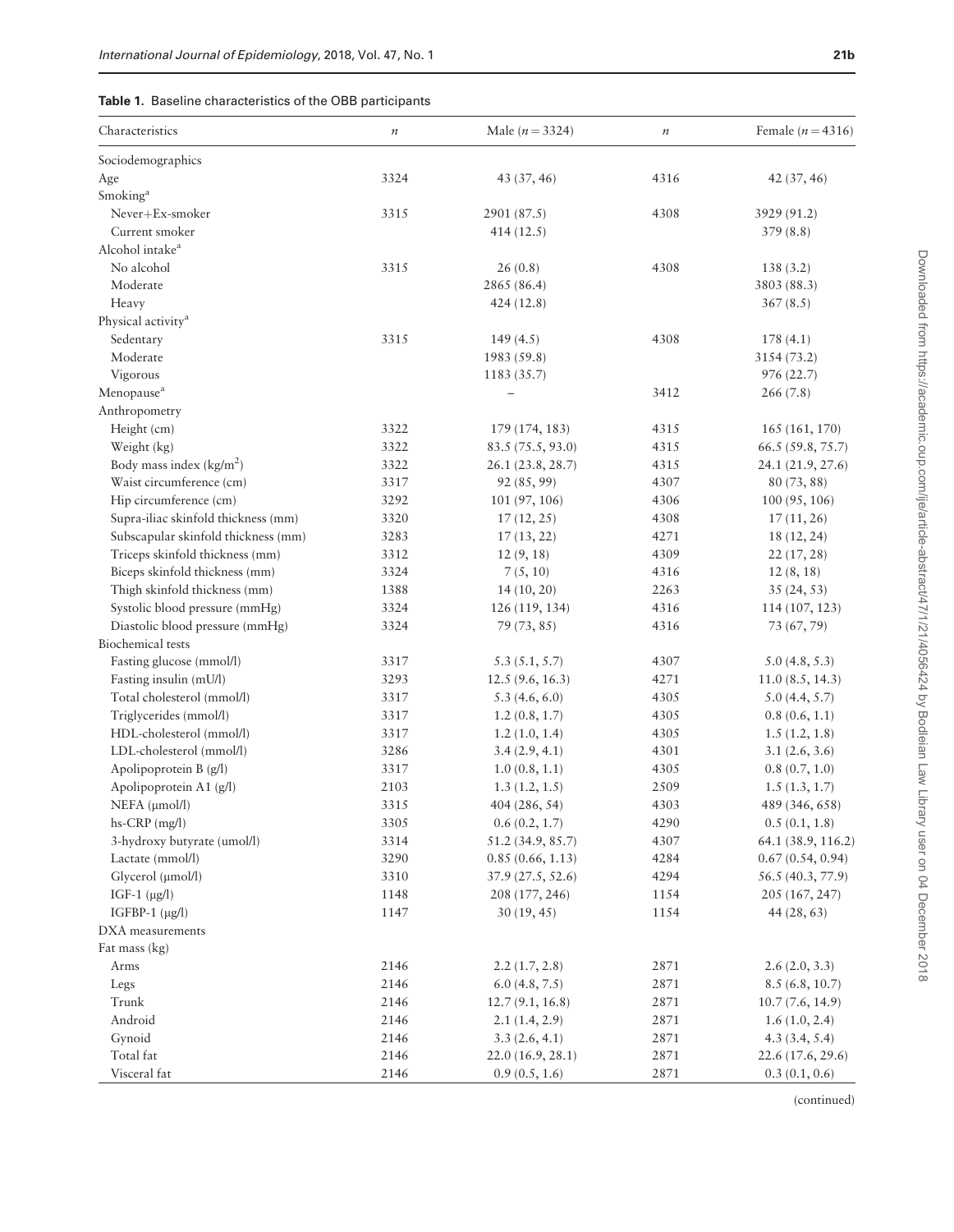#### <span id="page-3-0"></span>Table 1. Continued

| Characteristics            | $\boldsymbol{n}$ | Male $(n = 3324)$ | $\boldsymbol{n}$ | Female $(n=4316)$ |  |  |
|----------------------------|------------------|-------------------|------------------|-------------------|--|--|
| Lean mass $(kg)$           |                  |                   |                  |                   |  |  |
| Arms                       | 2146             | 7.3(6.6, 8.2)     | 2871             | 4.2(3.8, 4.7)     |  |  |
| Legs                       | 2146             | 19.9(18.2, 21.8)  | 2871             | 13.9(12.6, 15.3)  |  |  |
| Trunk                      | 2146             | 26.9(24.9, 29.0)  | 2871             | 20(18.4, 21.6)    |  |  |
| Android                    | 2146             | 4.0(3.6, 4.3)     | 2871             | 2.9(2.6, 3.2)     |  |  |
| Gynoid                     | 2146             | 9.1(8.4, 10.1)    | 2871             | 6.4(5.9, 7.0)     |  |  |
| BMD $(g/cm2)$ <sup>*</sup> |                  |                   |                  |                   |  |  |
| Total                      | 2146             | 1.1(1.0, 1.2)     | 2871             | 1.2(1.0, 1.3)     |  |  |
| Spine                      | 2146             | 1.2(1.1, 1.3)     | 2868             | 1.1(1.0, 1.2)     |  |  |
|                            |                  |                   |                  |                   |  |  |

IGF-1, insulin-like growth factor-1; IGFBP-1, insulin-like growth factor binding protein-1; hs-CRP, highly sensitive C-reactive protein; BMD, bone mineral density. All data presented as median (interquartile range) and <sup>a</sup>frequency (percentage).

a Smoking: classified as ex-smokers and current smokers.

a Alcohol intake: moderate consumption, less than 21 units in men and less than 14 units in women (per week); heavy consumption, greater than 21 units in men and greater than 14 units in women (per week).

<sup>a</sup>Physical activity classified as moderate and vigorous activity per week.

| Biochemical tests                 | Analysis method/platform used                                                                                                                       |
|-----------------------------------|-----------------------------------------------------------------------------------------------------------------------------------------------------|
| Fasting glucose                   | Analysed using Instrumentation Laboratory IL Test <sup>TM</sup> kits on an ILab 600/650 clinical chemistry                                          |
| Total cholesterol                 | analysers (Werfen, Warrington, UK)                                                                                                                  |
| Triglycerides                     |                                                                                                                                                     |
| HDL- and LDL-cholesterol          | Analysed using Randox kits adapted for use on the Ilab 600/650 analysers (Randox Laboratories,                                                      |
| Non-esterified fatty acids (NEFA) | Crumlin, Northern Ireland)                                                                                                                          |
| Apolipoprotein-B                  |                                                                                                                                                     |
| Apolipoprotein A1                 |                                                                                                                                                     |
| Glycerol                          |                                                                                                                                                     |
| Lactate                           |                                                                                                                                                     |
| 3-hydroxybuthyrate                |                                                                                                                                                     |
| C-reactive protein                | Analysed using a Siemens ADVIA wide range CRP kit adapted for use on the Ilab 600/650<br>analysers. (Siemens Healthcare Diagnostics, Camberley, UK) |
| Fasting insulin                   | Millipore Human Insulin specific radioimmunoassay (Millipore UK, Watford, UK)                                                                       |
| Adiponectin                       | Perkin Elmer AlphaLisa Human Adiponectin kit (Waltham, MA, USA)                                                                                     |

DXA-acquired body composition data are available to study the association between specific fat depots and metabolome

Genomics. For each OBB participant,  $3 \times 5$ -ml aliquots of whole blood are collected and frozen at  $-80^{\circ}$ C for isolation of genomic DNA. Single nucleotide polymorphism (SNP) array data have been generated using the Illumina Infinium Human Exome Beadchip 12v1 array platform for the first consecutive 5900 DNAs, and Affymetrix UK Biobank Axiom Array chip on the first consecutive 7500 participants. Beyond this, high throughput custom genotyping is facilitated by DNA being plated into 384-well format for typing on an Applied Biosystems 7900HT analyser using Applied Biosystems Taqman® SNP genotyping chemistries, or by LGC Genomics  $\text{KASP}^{\text{TM}}$  custom assays using KASP genotyping chemistry.

Body composition and bone mineral density assessment. Body composition is assessed using GE Lunar iDXA and all data are analysed with Encore software (version 11.0; GE. Medical Systems, Madison, WI, USA), which beyond regional body composition also includes an algorithm for quantification of visceral adipose tissue (VAT).

## What has it found? Key findings and publications

The specific feature of the OBB is that all participants have provided informed consent to be re-contacted for follow-up studies. The cohort has therefore been used for both crosssectional analyses as well as dedicated follow-up studies.

Findings from cross-sectional studies from the baseline data. The 7640 participants recruited so far in the OBB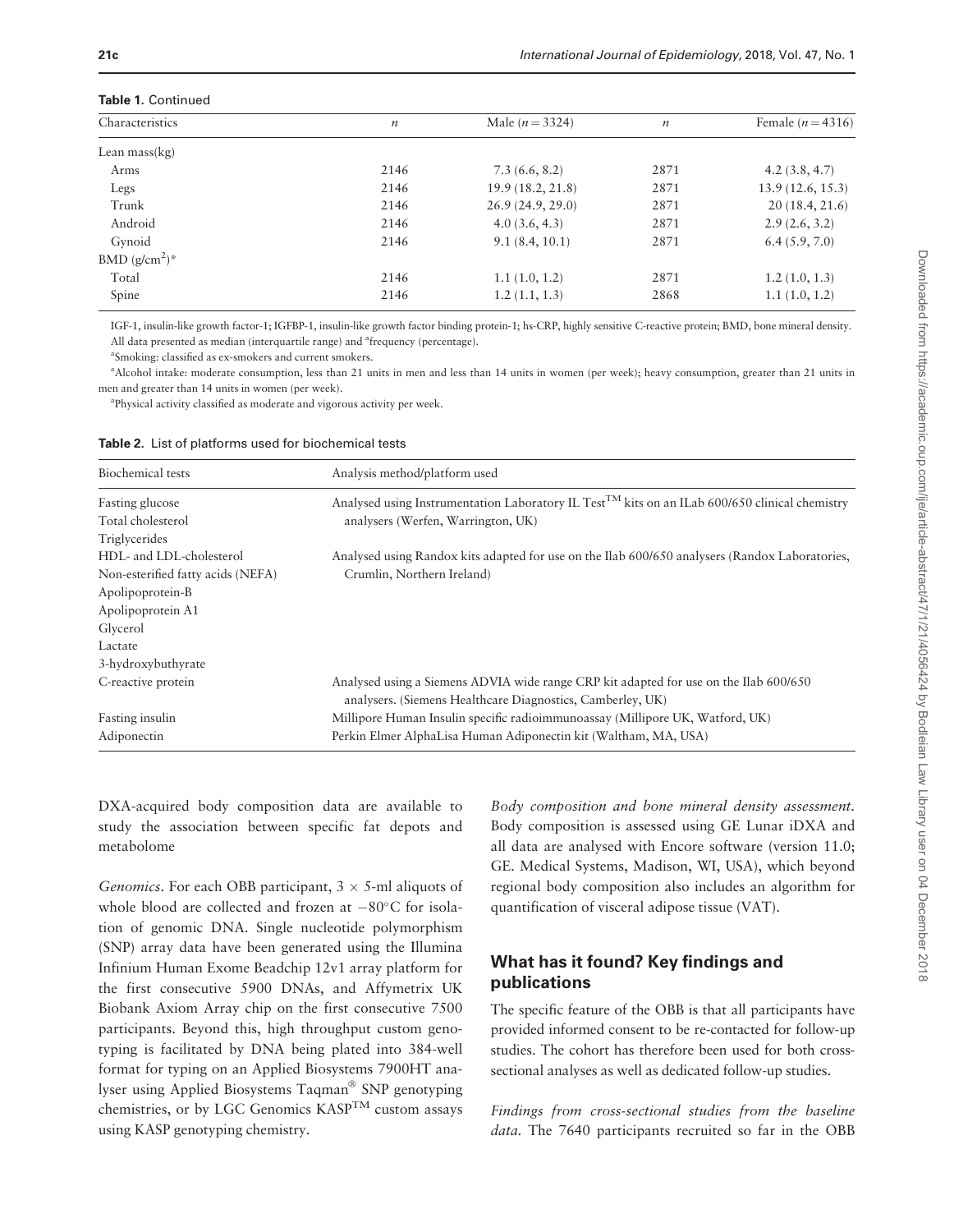have a wide range of phenotypes that allow studying specific disease characteristics in relation to both their genotype and their phenotype. The percentages of various incident phenotypes at baseline, such as impaired fasting glucose (IFG), insulin resistance (IR), undiagnosed T2D and hypertension, overweight and obesity, are provided in Table 3. Results from various study designs are summarized below.

Genome-wide association studies (GWAS). The focus of some of the key findings in the GWAS included identification of novel genetic variants associated with various disease-related phenotypes such as obesity, T2D, hyperglycaemic and hyperinsulinaemic traits, anthropometric traits, fat distribution and blood pressure.<sup>3,7-19</sup> This was facilitated by collaborating with several international GWAS consortia such as the WTCCC, DIAGRAM, GIANT and the MAGIC consortia. Such efforts have helped identify several novel genetic variants associated with  $T2D$ ,  $18$ adiposity<sup>7[,13,16,20,21](#page-6-0)</sup> and CVD traits.<sup>14,22</sup> Notably, the discovery of rs9939609 variant located in the first intron of FTO (fat mass- and obesity-associated) gene that predisposes to diabetes through an effect on body mass index  $(BMI)$ ,<sup>[23](#page-6-0)</sup> and the MC4R (melanocortin-4 receptor) genetic variant in common obesity risk, $^{24}$  $^{24}$  $^{24}$  were early contributions of OBB data to obesity genetics.

Cross-sectional observational studies. The paradoxical association between upper body android and lower body gluteofemoral fat with CVD and T2D traits was shown using precise estimates of fat depot measured by DXA data among 3399 individuals.<sup>[25](#page-6-0)</sup> Using other imaging techniques such as ultrasound, quantification of subcutaneous abdominal tissue layers (SAT) into deep and superficial SAT and their functional differences have been reported.<sup>26</sup> Studies involving postmenopausal women showed that

Table 3. Prevalence of incident cardio-metabolic phenotypes at baseline screening

| Total<br>$n^*$ | Male<br>N(% | Total<br>$n^*$ | Female<br>N(% |
|----------------|-------------|----------------|---------------|
| 3317           | 983 (29.6)  | 4307           | 439(10.2)     |
| 3324           | 610(18.4)   | 4316           | 298(6.9)      |
| 3317           | 821 (24.6)  | 4307           | 295(6.9)      |
| 3277           | 1486 (45.4) | 4268           | 1171 (27.4)   |
| 3277           | 572 (17.4)  | 4268           | 641 (15.0)    |
|                |             |                |               |

Impaired fasting glucose: defined as fasting glucose  $\geq$  5.6 mmol/l. Hypertension: defined as systolic blood pressure  $\geq$  141 or diastolic blood pressure 90 mmHg. Hypertriglyceridemia: defined based on ATP III cut-off of >1.7 mmol/l. Overweight: defined as  $BMI \ge 25.0$  to <29.9 kg/m<sup>2</sup>. Obesity: defined as  $\text{BMI} \geq 30.0 \text{ kg/m}^2$ .

\*N based on number of individuals for whom baseline values are available.

abdominal obesity was characterized by increased CVD risk factors such as VLDL1-TG and apoB production, hepatic fat and non-HDL cholesterol, which has important implications for CVD risk in this group.<sup>27</sup>

Recruit-by-phenotype (RbP) studies. With the rich abundance of data within the baseline OBB characterization, participants can be selected based on pre-defined phenotypic traits ([Table 1\)](#page-2-0) for investigations of complex intermediary phenotypes. These include both *in vivo* physiological studies and case-control studies. Several in vivo studies using OBB have aimed at understanding adipose tissue biology, investigations into the T2D- and CVD-protective properties of gluteofemoral fat, and fatty acid trafficking. Participants have been selected to take part in complex protocols to study the metabolic physiology of the femoral adipose tissue depot.[28](#page-6-0) Using stable isotope-labelled metabolic tracers combined with arterio-venous sampling techniques, it has been found that: (i) muscle and adipose tissue handle fatty acid uptake very differently; $^{29}$  $^{29}$  $^{29}$  and (ii) gluteo-femoral adipose depots exhibit lower lipolytic activity<sup>[30](#page-6-0)</sup> and, in relative terms, greater extraction of lipids from ectopic fat deposition. This could explain some of the CVD- and T2D-protective effects seen with expansion of this fat depot.[31–34](#page-6-0)

Deep physiological characterization of patients with rare genetic conditions requires access to carefully matched healthy controls for which OBB participants have been used. Examples of this includes familial combined hyperlipidaemia (FCHL), $35$  Chuvash polycythaemia, $36$  PTEN mutations<sup>37</sup> and extreme high bone mass.<sup>[38](#page-6-0)</sup> Equally, in common disorders where pair-matching is essential for study design, OBB participants have been recruited as con-trols for studies of polycystic ovary syndrome<sup>[39,40](#page-6-0)</sup> and insulin resistance.<sup>[41](#page-6-0)</sup>

Recruit-by-genotype studies (RbG). The first use of OBB for RbG studies was the *in vivo* physiological characterization of adipose tissue function according to PPARG Pro12Ala carrier status among 42 age- and BMI-matched individuals. The matching for BMI was done to isolate the effect of metabolic phenotype by the PPARG genotype from a potential adiposity effect. Obese individuals carrying the T2D-protective Ala12 variant have higher adipose tissue blood flow than Pro12 carriers.<sup>[42](#page-6-0)</sup> The apolipoprotein-E (APOE) epsilon 4v variant is a risk gene variant for Alzheimer's disease, which has been investigated for brain blood flow in relation to memory testing in age- and sex-matched participants from OBB.<sup>[43](#page-7-0)</sup> The physiological consequences of a PPP1R3A gene variant, identified in relation to digenic inheritance of partial lipodystrophy,<sup>44</sup> was tested using the RbG concept.<sup>45</sup> Besides metabolic disorders, the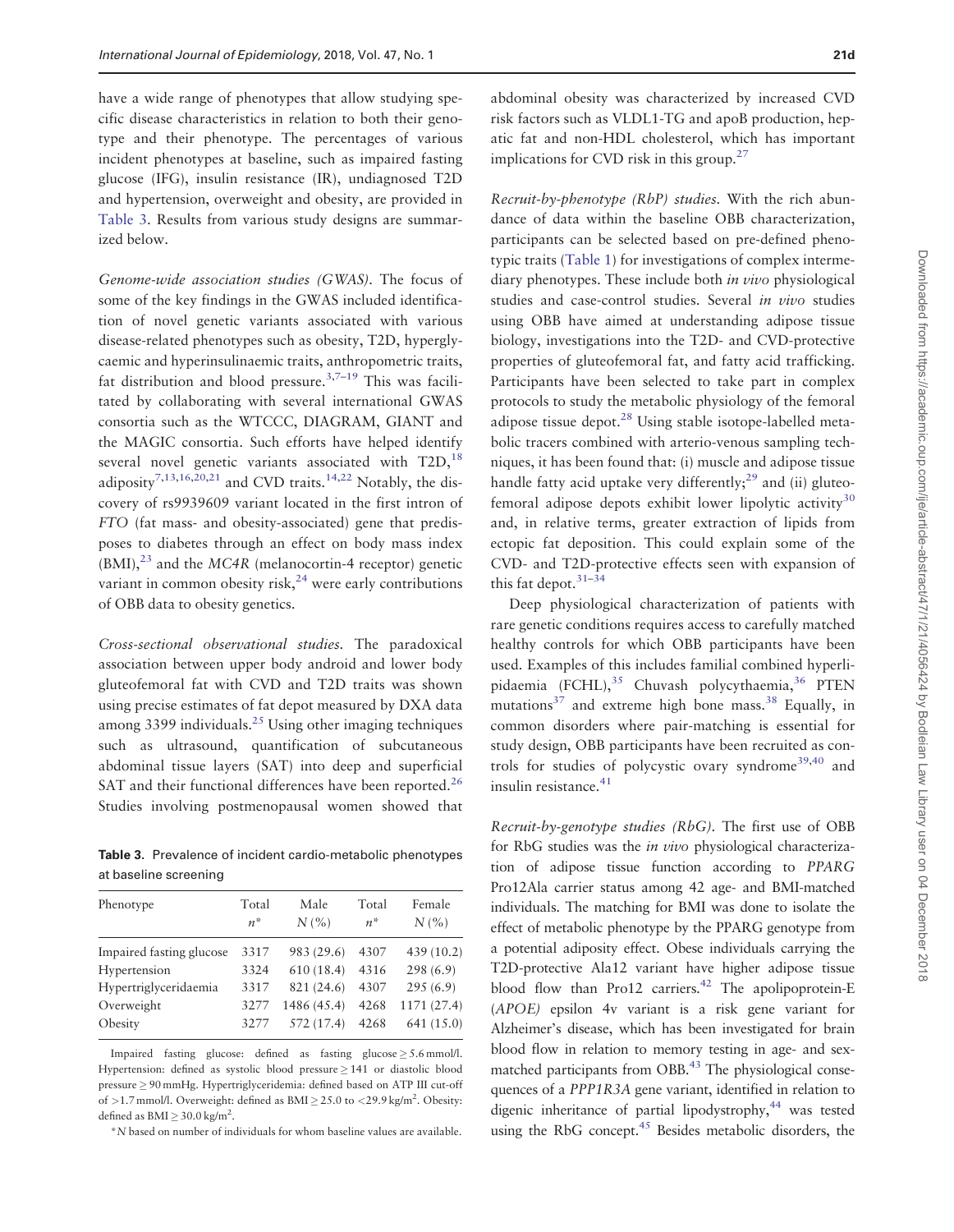<span id="page-5-0"></span>availability of large genotype data has also enabled the use of OBB in the investigation of other diseases. Using the RbG approach, we recently showed a protective homozygous trait for autoimmune diseases among carriers of tyrosine kinase-2  $(TYK2).$ <sup>46</sup>

An updated list of publications from OBB is available at [\[https://scholar.google.co.uk/citations?hl](https://scholar.google.co.uk/citations?hl=en&user=xPs_QwMAAAAJ)=[en&user](https://scholar.google.co.uk/citations?hl=en&user=xPs_QwMAAAAJ)=[xPs\\_](https://scholar.google.co.uk/citations?hl=en&user=xPs_QwMAAAAJ) [QwMAAAAJ](https://scholar.google.co.uk/citations?hl=en&user=xPs_QwMAAAAJ)].

## What are the main strengths and weaknesses?

The strength of the cohort is in the triumvirate of detailed baseline characterization of a large random healthy population, the density of the genomic characterization and the recall capability. The cohort is not designed as a prospective follow-up cohort, and the phenotypic baseline characterization is dominated by metabolic measurements. The age range is limited to 30–50 years, and people with overt disease are excluded. We acknowledge that exclusion of T2DM and CVD cases enriched for genotypes of interest may introduce spurious associations due to collider effect and selection bias, particularly in genetic association studies and GWAS.[47,48](#page-7-0) Care would be taken to use appropriate statistical methods to account for such bias. However, these effects are likely to be reasonably small with the upper age limit being 50 years in the cohort.

## OBB in a nutshell

- The Oxford Biobank is a population-based repository of biological material and health-related information on  $\sim$ 8000 healthy participants, men and women aged 30–50 years, from Oxfordshire, UK.
- The bioresource includes a broad range of cardiovascular- and obesity-related phenotypes including biochemical and genetic biomarkers, anthropometric measurements and body composition assessed using dual energy X-ray absorptiometry.
- The cohort has the specific feature to allow for future dedicated recall studies based on baseline phenotype and genotype.
- With that capacity, the Oxford biobank is a resource for mechanistic research of genetic and phenotypic traits in a broad range of chronic disease such as cardiovascular disease, type 2 diabetes and obesity complications.
- Researchers interested in using the cohort should go through the online portal [\[www.oxfordbiobank.org.uk](www.oxfordbiobank.org.uk)].

## Can I get hold of the data? Where can I find out more?

The OBB is open for collaborative studies with academic and commercial partners after research protocols have been accepted by the OBB steering committee. Rules of engagement and contact with the OBB team can be found on the website [<www.oxfordbiobank.org.uk>].

## Funding

This work was supported by the British Heart Foundation from 2000 to 2003, by the Wellcome Trust from 2003 to 2009 and by the NIHR Oxford Biomedical Research Centre and the National NIHR Bioresource from 2007.

## Acknowledgements

We thank the volunteers from the Oxford Biobank and the Oxford NIHR Bioresource for their participation. The recall process was supported by the National Institute for Health Research (NIHR) Oxford Biomedical Research Centre Programme. The views expressed are those of the author(s) and not necessarily those of the NHS, the NIHR or the Department of Health. S.K.V is funded by the Throne-Holst foundation, Stockholm, Sweden.

Conflict of interest: None declared.

## References

- 1. Nikpay M, Goel A, Won HH et al. A comprehensive 1,000 Genomes-based genome-wide association meta-analysis of coronary artery disease. Nat Genet 2015;47:1121–30.
- 2. Schunkert H, Gotz A, Braund P et al. Repeated replication and a prospective meta-analysis of the association between chromosome 9p21.3 and coronary artery disease. Circulation 2008;117:1675–84.
- 3. Schunkert H, Konig IR, Kathiresan S et al. Large-scale association analysis identifies 13 new susceptibility loci for coronary artery disease. Nat Genet 2011;43:333–38.
- 4. DIAbetes Genetics Replication And Meta-analysis (DIAGRAM) Consortium, Asian Genetic Epidemiology Network Type 2 Diabetes (AGEN-T2D) Consortium, South Asian Type 2 Diabetes (SAT2D) Consortium et al. Genome-wide transancestry meta-analysis provides insight into the genetic architecture of type 2 diabetes susceptibility. Nat Genet 2014;46:234–44.
- 5. Morris AP, Voight BF, Teslovich TM et al. Large-scale association analysis provides insights into the genetic architecture and pathophysiology of type 2 diabetes. Nat Genet 2012;44:981–90.
- 6. Kettunen J, Tukiainen T, Sarin AP et al. Genome-wide association study identifies multiple loci influencing human serum metabolite levels. Nat Genet 2012;44:269–76.
- 7. Berndt SI, Gustafsson S, Magi R et al. Genome-wide metaanalysis identifies 11 new loci for anthropometric traits and provides insights into genetic architecture. Nat Genet 2013;45: 501–12.
- 8. Dastani Z, Hivert MF, Timpson N et al. Novel loci for adiponectin levels and their influence on type 2 diabetes and metabolic traits: a multi-ethnic meta-analysis of 45,891 individuals. PLoS Genet 2012;8:e1002607.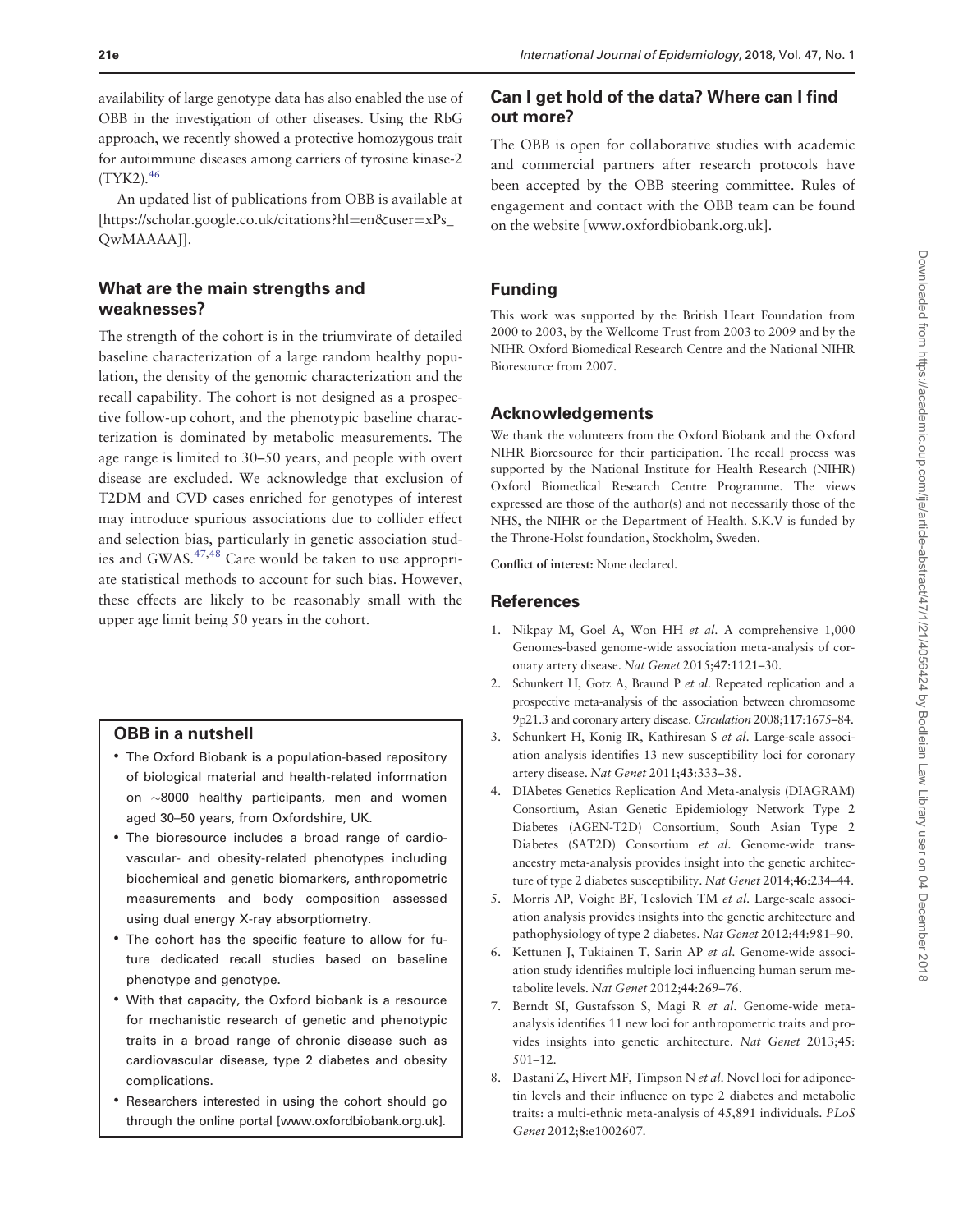- <span id="page-6-0"></span>9. Dupuis J, Langenberg C, Prokopenko I et al. New genetic loci implicated in fasting glucose homeostasis and their impact on type 2 diabetes risk. Nat Genet 2010;42:105–16.
- 10. Freathy RM, Timpson NJ, Lawlor DA et al. Common variation in the FTO gene alters diabetes-related metabolic traits to the extent expected given its effect on BMI. Diabetes 2008;57: 1419–26.
- 11. Heid IM, Jackson AU, Randall JC et al. Meta-analysis identifies 13 new loci associated with waist-hip ratio and reveals sexual dimorphism in the genetic basis of fat distribution. Nat Genet 2010;42:949–60.
- 12. Lindgren CM, Heid IM, Randall JC et al. Genome-wide association scan meta-analysis identifies three loci influencing adiposity and fat distribution. PLoS Genet 2009;5:e1000508.
- 13. Locke AE, Kahali B, Berndt SI et al. Genetic studies of body mass index yield new insights for obesity biology. Nature 2015;518: 197–206.
- 14. Lu Y, Day FR, Gustafsson S et al. New loci for body fat percentage reveal link between adiposity and cardiometabolic disease risk. Nat Commun 2016;7:10495.
- 15. Palmer ND, McDonough CW, Hicks PJ et al. A genome-wide association search for type 2 diabetes genes in African Americans. PLoS One 2012;7:e29202.
- 16. Shungin D, Winkler TW, Croteau-Chonka DC et al. New genetic loci link adipose and insulin biology to body fat distribution. Nature 2015;518:187–96.
- 17. Speliotes EK, Willer CJ, Berndt SI et al. Association analyses of 249,796 individuals reveal 18 new loci associated with body mass index. Nat Genet 2010;42:937–48.
- 18. Fuchsberger C, Flannick J, Teslovich TM et al. The genetic architecture of type 2 diabetes. Nature 2016;536:41–47.
- 19. Taylor JC, Martin HC, Lise S et al. Factors influencing success of clinical genome sequencing across a broad spectrum of disorders. Nat Genet 2015;47:717–26.
- 20. Randall JC, Winkler TW, Kutalik Z et al. Sex-stratified genomewide association studies including 270,000 individuals show sexual dimorphism in genetic loci for anthropometric traits. PLoS Genet 2013;9:e1003500.
- 21. Fox CS, Liu Y, White CC et al. Genome-wide association for abdominal subcutaneous and visceral adipose reveals a novel locus for visceral fat in women. PLoS Genet 2012;8:e1002695.
- 22. Surendran P, Drenos F, Young R et al. Trans-ancestry metaanalyses identify rare and common variants associated with blood pressure and hypertension. Nat Genet 2016;48:1151–61.
- 23. Frayling TM, Timpson NJ, Weedon MN et al. A common variant in the FTO gene is associated with body mass index and predisposes to childhood and adult obesity. Science 2007;316:889–94.
- 24. Loos RJ, Lindgren CM, Li S et al. Common variants near MC4R are associated with fat mass, weight and risk of obesity. Nat Genet 2008;40:768–75.
- 25. Pinnick KE, Nicholson G, Manolopoulos KN et al. Distinct developmental profile of lower-body adipose tissue defines resistance against obesity-associated metabolic complications. Diabetes 2014;63:3785–97.
- 26. Marinou K, Hodson L, Vasan SK et al. Structural and functional properties of deep abdominal subcutaneous adipose tissue explain its association with insulin resistance and cardiovascular risk in men. Diabetes Care 2014;37:821–29.
- 27. Hodson L, Banerjee R, Rial B et al. Menopausal status and abdominal obesity are significant determinants of hepatic lipid metabolism in women. J Am Heart Assoc 2015;4: e002258.
- 28. McQuaid SE, Manolopoulos KN, Dennis AL, Cheeseman J, Karpe F, Frayn KN. Development of an arterio-venous difference method to study the metabolic physiology of the femoral adipose tissue depot. Obesity (Silver Spring) 2010;18:1055–58.
- 29. Bickerton AS, Roberts R, Fielding BA et al. Preferential uptake of dietary fatty acids in adipose tissue and muscle in the postprandial period. Diabetes 2007;56:168–76.
- 30. Manolopoulos KN, Karpe F, Frayn KN. Marked resistance of femoral adipose tissue blood flow and lipolysis to adrenaline in vivo. Diabetologia 2012;55:3029–37.
- 31. Ruge T, Hodson L, Cheeseman J et al. Fasted to fed trafficking of fatty acids in human adipose tissue reveals a novel regulatory step for enhanced fat storage. J Clin Endocrinol Metab 2009;94:1781–88.
- 32. Hodson L, McQuaid SE, Karpe F, Frayn KN, Fielding BA. Differences in partitioning of meal fatty acids into blood lipid fractions: a comparison of linoleate, oleate, and palmitate. Am J Physiol Endocrinol Metab 2009;296:E64–71.
- 33. McQuaid SE, Humphreys SM, Hodson L, Fielding BA, Karpe F, Frayn KN. Femoral adipose tissue may accumulate the fat that has been recycled as VLDL and nonesterified fatty acids. Diabetes 2010;59:2465–73.
- 34. Pinnick KE, Neville MJ, Fielding BA, Frayn KN, Karpe F, Hodson L. Gluteofemoral adipose tissue plays a major role in production of the lipokine palmitoleate in humans. Diabetes 2012;61:1399–403.
- 35. Evans K, Burdge GC, Wootton SA et al. Tissue-specific stable isotope measurements of postprandial lipid metabolism in familial combined hyperlipidaemia. Atherosclerosis 2008;197:164–70.
- 36. Formenti F, Constantin-Teodosiu D, Emmanuel Y et al. Regulation of human metabolism by hypoxia-inducible factor. Proc Natl Acad Sci U S A 2010;107:12722–27.
- 37. Pal A, Barber TM, Van de Bunt M et al. PTEN mutations as a cause of constitutive insulin sensitivity and obesity. N Engl J Med 2012;367:1002–11.
- 38. Loh NY, Neville MJ, Marinou K, et al. LRP5 regulates human body fat distribution by modulating adipose progenitor biology in a dose- and depot-specific fashion. Cell Metab 2015;21:262–72.
- 39. Barber TM, Casanueva FF, Karpe F et al. Ghrelin levels are suppressed and show a blunted response to oral glucose in women with polycystic ovary syndrome. Eur J Endocrinol 2008;158:511–16.
- 40. Barber TM, Golding SJ, Alvey C et al. Global adiposity rather than abnormal regional fat distribution characterizes women with polycystic ovary syndrome. J Clin Endocrinol Metab 2008;93:999–1004.
- 41. Hodson L, Bickerton AS, McQuaid SE et al. The contribution of splanchnic fat to VLDL triglyceride is greater in insulin-resistant than insulin-sensitive men and women: studies in the postprandial state. Diabetes. 2007;56:2433–41.
- 42. Tan GD, Neville MJ, Liverani E et al. The in vivo effects of the Pro12Ala PPARgamma2 polymorphism on adipose tissue NEFA metabolism: the first use of the Oxford Biobank. Diabetologia 2006;49:158–68.